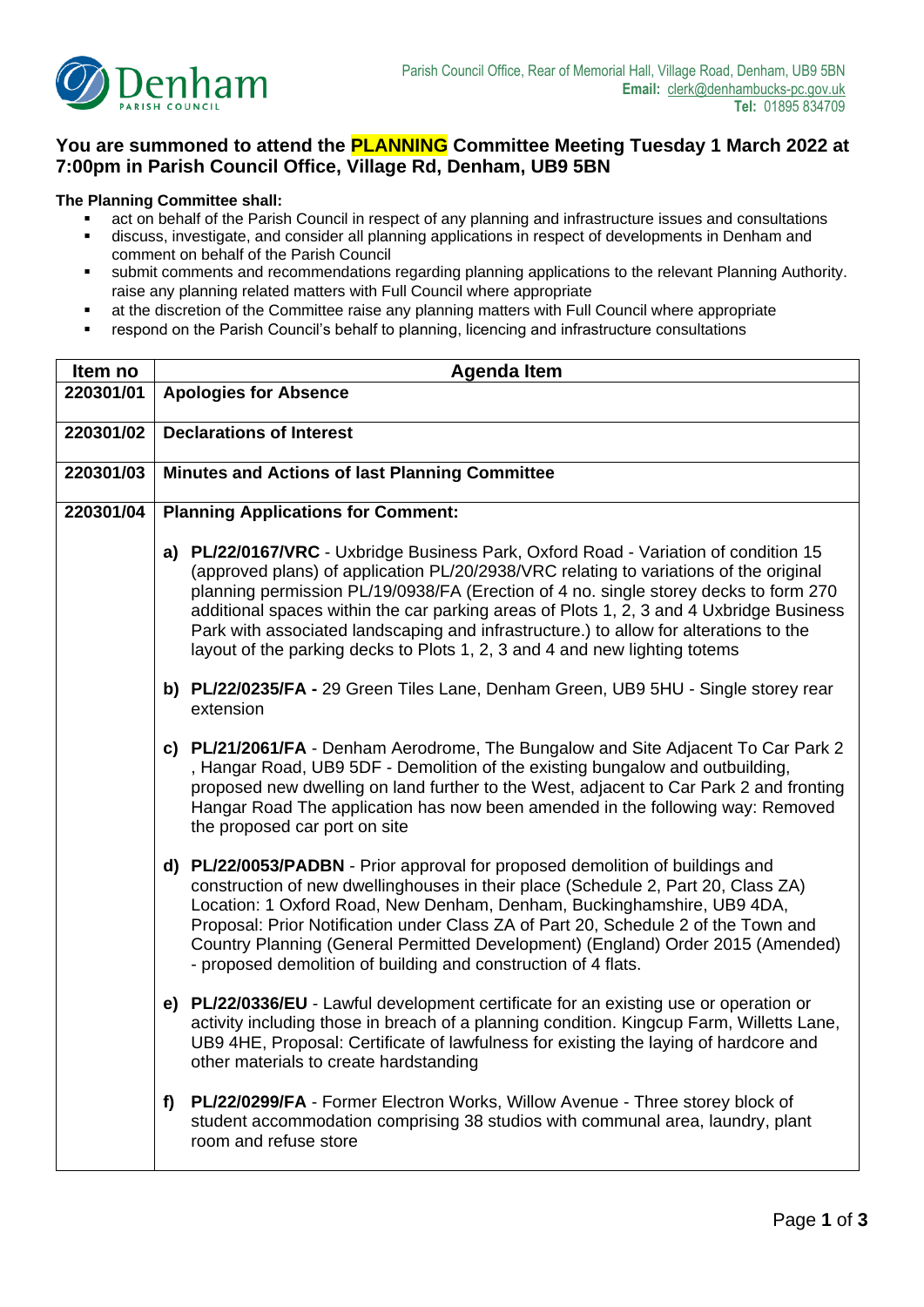|           | g) PL/22/0397/FA - Kithill, Redhill, UB9 4LE - Part two storey / part single storey / part<br>first floor rear extension, single storey front extension, front porch and changes to<br>doors and windows                                                                                                                                                                                                                                                                                                                                                                                                     |  |  |  |
|-----------|--------------------------------------------------------------------------------------------------------------------------------------------------------------------------------------------------------------------------------------------------------------------------------------------------------------------------------------------------------------------------------------------------------------------------------------------------------------------------------------------------------------------------------------------------------------------------------------------------------------|--|--|--|
|           | h) PL/22/0082/FA - Plot 5, Uxbridge Business Park, Oxford Road, New Denham -<br>Change of use to medical building (Use Class E(e)) and minor alteration works<br>including additional louvres to the west elevation, additional fire escape doors and fire<br>escape platform extension to the south elevation                                                                                                                                                                                                                                                                                               |  |  |  |
|           | PL/22/0427/FA - 37 Skylark Road, UB9 4HS - Part two, part single storey rear<br>i)<br>extension                                                                                                                                                                                                                                                                                                                                                                                                                                                                                                              |  |  |  |
|           | PL/22/0437/FA - Nuestras, Broken Gate Lane, UB9 4LA - Front dormer window and<br>j)<br>replacement of existing 'eyebrow' dormer window with flat roof dormer window<br>PL/22/0381/SA - Nuestras, Broken Gate Lane, UB9 4LA - single storey rear extension<br>and the addition of windows to both side elevations                                                                                                                                                                                                                                                                                             |  |  |  |
|           | k) PL/22/0538/FA - Yew Trees, Ashmead Drive, UB9 5BA - Extensions and conversion of<br>existing garage to provide accommodation ancillary to the house                                                                                                                                                                                                                                                                                                                                                                                                                                                       |  |  |  |
| 220301/05 | <b>Permitted Development Applications for Comment:</b>                                                                                                                                                                                                                                                                                                                                                                                                                                                                                                                                                       |  |  |  |
|           | a) PL/22/0262/SA - Tanglewood, Bakers Wood, UB9 4LG - Certificate of Lawfulness for<br>proposed outbuilding in the rear garden                                                                                                                                                                                                                                                                                                                                                                                                                                                                               |  |  |  |
|           | b) PL/22/0454/NMA - 60 Willow Crescent West, New Denham, UB9 4AU - Non Material<br>Amendment to planning permission PL/21/1960/FA (Demolition of existing rear<br>conservatory, remodelling of dwelling including erection of two-storey rear extension,<br>single storey side extension, new rear roof extension, enlargement of side dormer with<br>obscure glass and new side dormer, new rear gable window with obscure glazing, 2<br>side and 2 front rooflights and relocation of side porch to front) to allow for a hip to<br>gable roof alteration with 2 gable end windows on the front elevation. |  |  |  |
|           | c) PL/22/0401/PAPCR - Waters Meet, Willow Avenue, New Denham, UB9 4AF - Prior<br>Notification under Class MA of Part 3, Schedule 2 of the Town and Country Planning<br>(General Permitted Development) (England) Order 2015 - Change of use of part of<br>Class E unit to 3 dwellings (Use Class C3)                                                                                                                                                                                                                                                                                                         |  |  |  |
| 220301/06 | <b>Planning Application Appeals:</b><br>a) PL/21/2373/FA - Union Point, Pinstone Way, SL9 7BJ - Erection of a two-storey<br>residential building with accommodation within the roof to provide 7 x 1 bedroom flats<br>with associated works including landscaping, car parking and partial demolition of<br>existing buildings (as approved under planning permission ref: PL/20/3921/FA).                                                                                                                                                                                                                   |  |  |  |
|           | b) PL/21/2188/FA - Jos, Hollybush Lane, UB9 4HH - First floor side extension<br>incorporating front and rear dormers, conversion of existing garage into living space,<br>addition of roof lights to side elevations, window to existing front elevation and changes<br>to windows at rear elevation                                                                                                                                                                                                                                                                                                         |  |  |  |
| 220301/07 | <b>Buckinghamshire Golf Club - Definitive Map</b>                                                                                                                                                                                                                                                                                                                                                                                                                                                                                                                                                            |  |  |  |
| 220301/08 | Definitive Map - Whitbread Field/Denham Village                                                                                                                                                                                                                                                                                                                                                                                                                                                                                                                                                              |  |  |  |
| 220301/09 | Local Heritage List - Neighbourhood Plan                                                                                                                                                                                                                                                                                                                                                                                                                                                                                                                                                                     |  |  |  |